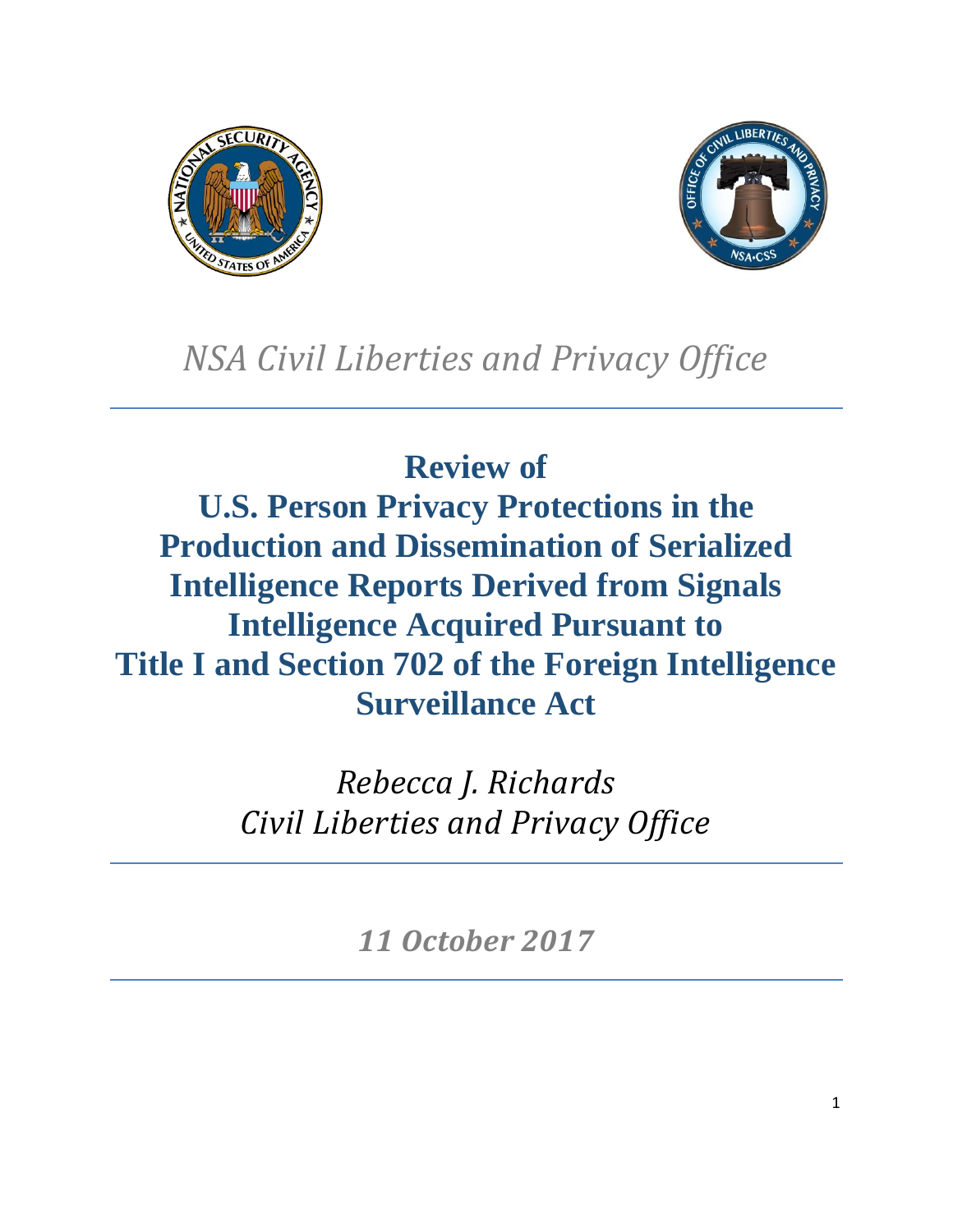#### **I. Executive Summary**

This report examines the procedures and practices used by the National Security Agency (NSA) to protect U.S. person information when producing and disseminating serialized intelligence reports derived from signals intelligence (SIGINT) acquired pursuant to Title I and Section 702 of the Foreign Intelligence Surveillance Act of 1978, as amended (FISA).<sup>1</sup> NSA's Civil Liberties and Privacy Office (CLPO) prepared this report at the request of the Director of National Intelligence (DNI) and in coordination with the DNI's Civil Liberties, Privacy, and Transparency Officer. The Director of CLPO is the primary policy advisor to the Director of NSA and senior leadership on all matters of civil liberties and privacy and is charged with ensuring that privacy protections are integrated into NSA activities. This report reflects a commitment to provide the public and stakeholders with greater transparency into NSA's activities and U.S. person privacy and civil liberties safeguards in the process of disseminating intelligence reports.

As directed by applicable law and policy, NSA collects, processes, analyzes, produces, and disseminates SIGINT information and data for foreign intelligence and counterintelligence purposes, to include support to military operations and force protection. NSA conducts this foreign intelligence mission in response to intelligence requirements from the President, the National Security Council, federal departments and agencies, and their staffs through the National Intelligence Priorities Framework (NIPF). NSA fulfills these national-level requirements through the collection, processing, and analysis of SIGINT derived from electronic signals and systems used by foreign intelligence targets, such as communications systems, radars, and weapons systems. SIGINT provides a vital window for our nation into foreign adversaries' capabilities, actions, and intentions.

In preparing this report, CLPO reviewed (1) applicable privacy protections, as outlined in Attorney General and FISC-approved minimization procedures that govern the dissemination of U.S. person information acquired pursuant to Title I and Section 702 of FISA in serialized intelligence reports; (2) NSA procedures, practices, training, and oversight and compliance activities associated with the dissemination of serialized intelligence reports involving FISAacquired U.S. person information; and (3) NSA serialized intelligence reports issued over a onemonth period that contained FISA-acquired U.S. person information. CLPO considered the Fair Information Practice Principles as a guidepost for understanding whether NSA's practices and procedures governing the dissemination of FISA-acquired information adequately protect U.S. persons' privacy and civil liberties.

<sup>&</sup>lt;sup>1</sup> This report is limited to an examination of the procedures and practices used to protect FISA-acquired U.S. person information disseminated in *serialized intelligence reports*. This report does not examine other means of dissemination. For purposes of this report, the term "dissemination" should be interpreted as a reference to serialized intelligence reporting, unless otherwise indicated.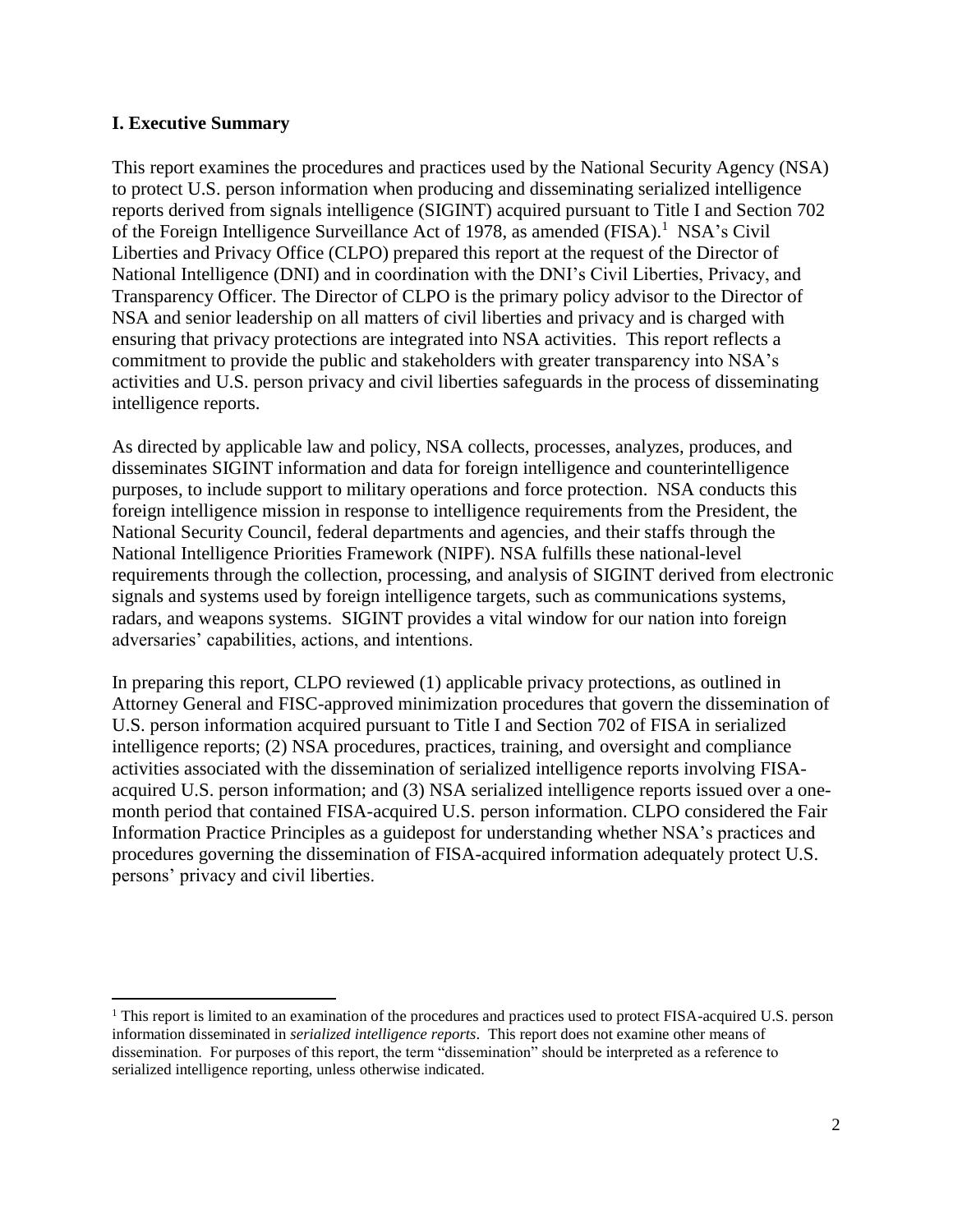As detailed in this report, CLPO's review of NSA's procedures and practices with respect to the dissemination of FISA-acquired information concerning U.S. persons found:

- NSA minimization procedures limit the dissemination of U.S. person information. In general, these procedures limit the dissemination of U.S. person information to those instances where the recipient has a "need to know" and the identity of the U.S. person is necessary to understand the foreign intelligence information or assess its importance. NSA has developed policies and procedures based on the minimization procedures to provide further guidance to NSA personnel in the execution of their duties.
- NSA requires that draft disseminations of U.S. person information be reviewed by a senior analyst prior to release. This ensures that decision making regarding dissemination does not rest with a single individual.
- NSA tailors dissemination by, for example, limiting the number of authorized recipients of intelligence reports, and/or masking U.S. person information contained in the report, or a mixture of both, depending on the nature of the intelligence reports.
- NSA has a process for reviewing on a routine basis dissemination policies for the proactive release of U.S. person information to ensure the policies are effective and appropriate.
- NSA has a well-developed process by which it records and approves the dissemination of masked and unmasked U.S. person information to authorized recipients, allowing the Agency to be transparent and accountable to its overseers.
- Consistent with prior oversight reviews, CLPO discovered no intentional violations of NSA's procedures governing the handling and dissemination of U.S. person information.
- NSA provides extensive and effective training—both classroom and on the job training for all personnel involved in the process of disseminating SIGINT.
- Compliance and oversight activities are carried out internally by NSA's Compliance Group, Office of the General Counsel (OGC), Office of Inspector General, and CLPO, as well as externally by ODNI, Department of Justice (DOJ), Department of Defense (DOD), Congress, and the FISC.

NSA's SIGINT reports include appropriate handling guidance and caveats, including specific information about FISA-acquired information, to ensure that recipients fully understand restrictions that apply to the use of the information and further dissemination. As is the case for intelligence information disseminated by other elements of the Intelligence Community, CLPO notes that it is the responsibility of the recipients of NSA's SIGINT reporting to ensure compliance with any and all applicable handling caveats and other guidance, to include security classification controls and use restrictions.

# **II. Scope of Review**

Protecting U.S. person privacy is foundational to NSA's mission and begins long before a decision is made to mask or unmask U.S. person information in a particular report. In preparing this report, CLPO reviewed applicable privacy protections governing the dissemination of U.S. person information acquired pursuant to Title I and Section 702 of FISA. CLPO brought together a cross-functional team with representatives from the Directorates of Operations,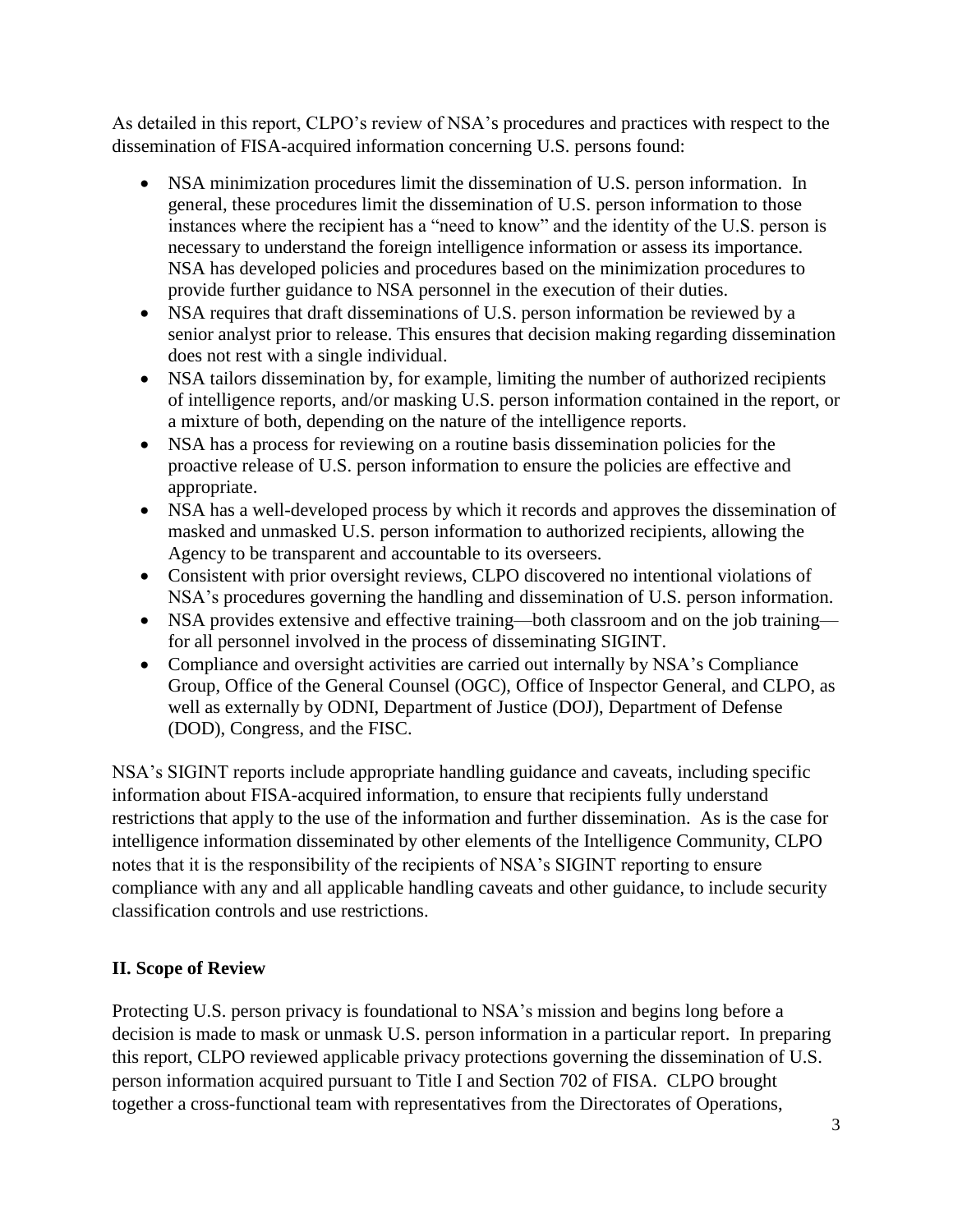Engagement and Policy, and Capabilities. The team also included representatives from NSA's Compliance Group and the OGC. This allowed CLPO to conduct a comprehensive review, drawing on expertise from across the NSA enterprise.

As part of the review, CLPO examined NSA serialized reports containing U.S. person information acquired pursuant to Title I or Section 702 of FISA issued over a one-month period from June 1, 2017 to June 30, 2017. CLPO reviewed reporting that contained both masked and unmasked U.S. person information, associated unmasking requests, and any corresponding customer justifications for such requests, along with NSA's internal process for responding to and documenting those requests.

For purposes of this review, CLPO limited its inquiry to the procedures and practices used to protect FISA-acquired U.S. person information disseminated in *serialized intelligence reports*, and did not examine other means of dissemination. Thus, the term "dissemination," as used in this report, should be interpreted as a reference to serialized intelligence reporting, unless otherwise indicated.

## **III. Background: Intelligence Collection, Use, and Dissemination at NSA**

Privacy protections for U.S. persons<sup>2</sup> are incorporated throughout the SIGINT Cycle from the decision to collect through use, retention, and dissemination. NSA's SIGINT mission is to make the nation safer by providing policy makers and military commanders with timely foreign intelligence information. NSA collects SIGINT for foreign intelligence and counterintelligence purposes, to include support to military operations and force protection, based on requirements from the President, the National Security Council, federal departments and agencies, and their staffs through the NIPF. The NIPF is a high level set of priorities that are further translated into intelligence needs. The U.S. Intelligence Community reviews intelligence needs and determines which intelligence discipline is best suited to answer the particular need. In some cases it may be SIGINT and in others it may be open source, human intelligence, or another type of intelligence. Once the intelligence need is levied on the SIGINT system, NSA reviews the intelligence need and determines how best to acquire foreign intelligence and under what authority.

NSA's SIGINT mission is strictly regulated and conducted in conformity with applicable law and policy. This includes NSA's acquisition of communications under circumstances in which a U.S. person may possess a reasonable expectation of privacy under the Fourth Amendment to the U.S. Constitution. In particular, FISA regulates certain types of intelligence collection activities, including those that occur with compelled assistance from electronic communication service providers.

<sup>&</sup>lt;sup>2</sup> The definition of U.S. person under FISA means a citizen of the United States, an alien lawfully admitted for permanent residence (as defined in section 101(a)(20) of the Immigration and Nationality Act), an unincorporated association a substantial number of members of which are citizens of the United States or aliens lawfully admitted for permanent residence, or a corporation which is incorporated in the United States, but does not include a corporation or an association which is a foreign power as defined in subsection (a)(1), (2), or (3) [of Section 1801 of Title 50].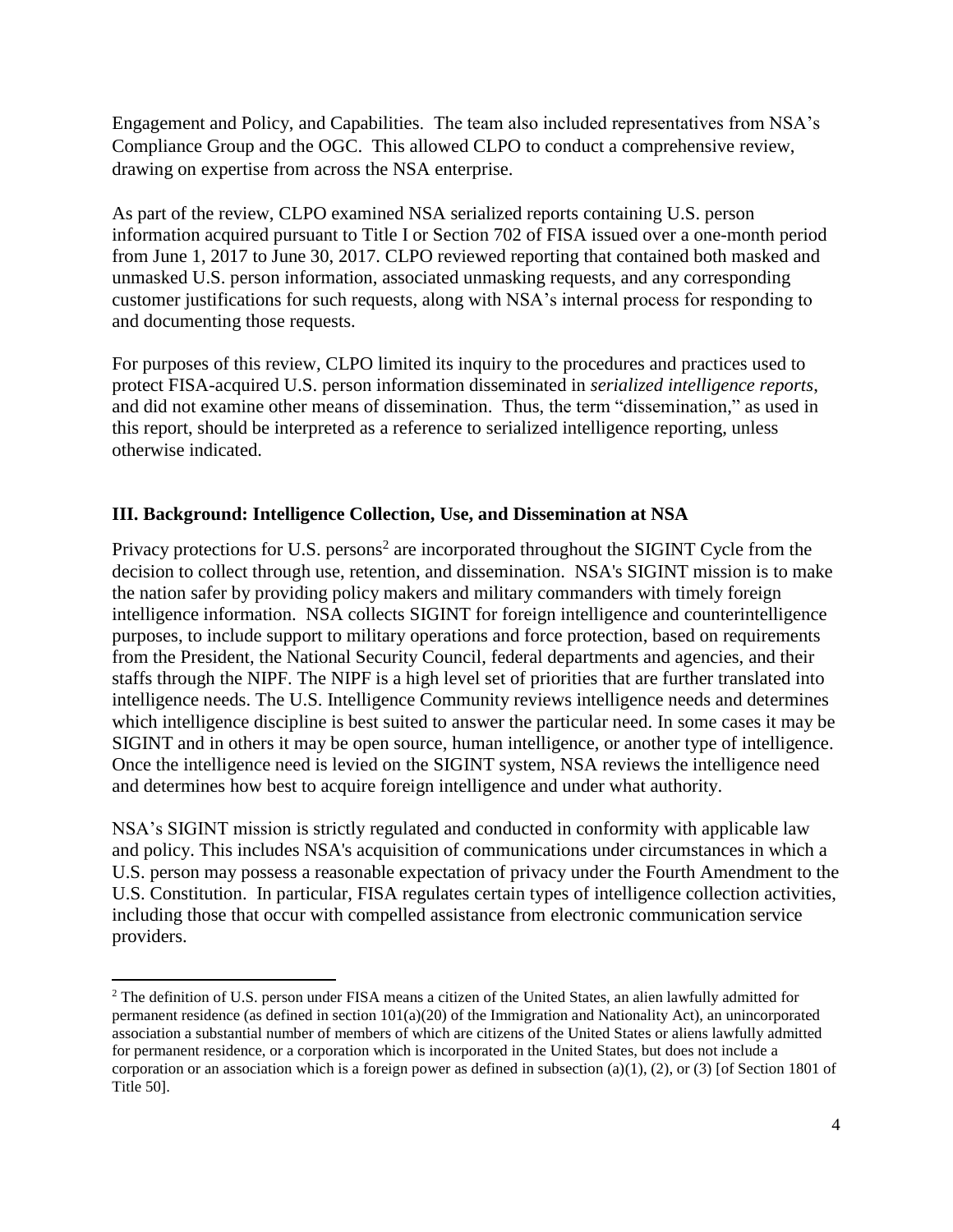In general, before NSA may conduct electronic surveillance pursuant to Title I of FISA, the Foreign Intelligence Surveillance Court (FISC) must issue an order after making a probable cause finding, based upon a factual statement in the government's application, that (1) the target is a foreign power or an agent of a foreign power, as defined by FISA and (2) each of the facilities or places at which the electronic surveillance is directed is being used by or is about to be used by a foreign power or agent of a foreign power. In addition to meeting the probable cause standard, the government's application must meet other requirements laid out in FISA.<sup>3</sup> This is a targeted collection of foreign intelligence.

Section 702 permits the government to acquire foreign intelligence information through the targeting of non-U.S. persons located outside the United States. Section 702 acquisitions must be intended to acquire foreign intelligence information related to a certification executed by the Attorney General (AG) and the DNI. Any such certification must be reviewed and approved annually by the FISC. The government's acquisition of communications under its Section 702 authority thus takes place pursuant to judicial review and with the knowledge of the service providers, who are legally compelled to provide assistance. Similar to electronic surveillance conducted pursuant to Title I of FISA, acquisitions under Section 702 involve targeted collection of foreign intelligence.

## *Minimization Procedures*

Minimization procedures regulate NSA's processing of information acquired pursuant to Title I and Section 702 of FISA. As defined in 50 U.S.C. §1801(h), minimization procedures are adopted by the AG and approved by the FISC and must be "reasonably designed in light of the purpose and technique of the particular surveillance, to minimize the acquisition and prohibit the dissemination, of non-publicly available information concerning unconsenting United States persons consistent with the need of the United States to obtain, produce, and disseminate foreign intelligence information."

NSA has standard minimization procedures (SMPs) that govern the processing of information acquired pursuant to Title I and Section 702 of FISA. As required by FISA, each set of SMPs has been adopted by the AG and approved by the FISC. These procedures are designed to protect the privacy of U.S. persons. These SMPs are publicly available in redacted form in the appendix to this report.

NSA has developed policies and procedures based on the minimization procedures to provide further guidance to NSA personnel in the execution of their duties. An example of this is Annex A of United States Signals Intelligence Directive (USSID) SP0018, "Supplemental Procedures for the Collection, Processing, Retention, and Dissemination of Signals Intelligence Information and Data Containing Personal Information of Non-United States Person."

If NSA wants to share (i.e., disseminate) information collected lawfully pursuant to FISA, the agency must do so in a manner consistent with its minimization procedures. Generally speaking,

<sup>3</sup> 50 U.S.C. §§ 1804(a) and 1823(a)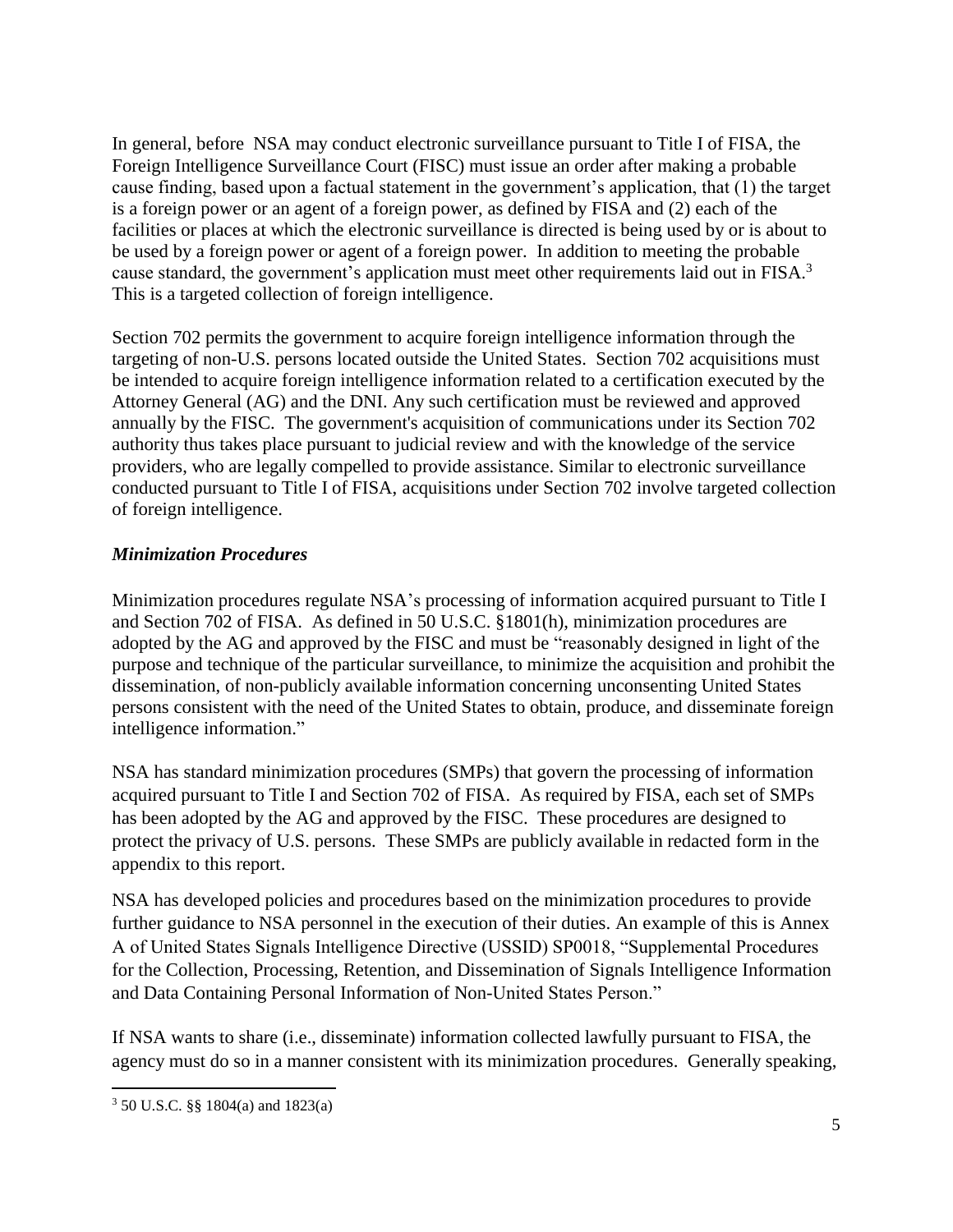dissemination refers to the sharing of minimized information that has been evaluated for foreign intelligence value. Dissemination of the identity of a United States person is permitted when at least one of the following criteria is met:

(1) The U. S. person has consented to dissemination or the information of or concerning the United States person is available publicly.

(2) The identity of the United States person is necessary to understand foreign intelligence information or assess its importance, e.g., the identity of a senior official in the Executive Branch.

(3) The communication or information indicates that the United States person may be: (A) an agent of a foreign power; (B) a foreign power as defined in Section  $101(a)(4)$  or (6) of FISA; (C) residing outside the United States and holding an official position in the government or military forces of a foreign power; (D) a corporation or other entity that is owned or controlled directly or indirectly by a foreign power; or (E) acting in collaboration with an intelligence or security service of a foreign power and the United States person has, or has had, access to classified national security information or material.

(4) The communication or information indicates that the United States person may be the target of intelligence activities of a foreign power.

(5) The communication or information indicates that the United States person is engaged in the unauthorized disclosure of classified national security information, but only after the agency that originated the information certifies that it is properly classified.

(6) The communication or information indicates that the United States person may be engaging in international terrorist activities.

(7) The acquisition of the United States person's communication was authorized by a court order issued pursuant to FISA Section 105 and the communication may relate to the foreign intelligence purpose of the surveillance.

(8) The communication or information is reasonably believed to contain evidence that a crime has been, is being, or is about to be committed, provided that dissemination is for law enforcement purposes and is made in accordance with FISA Section 106(b) and crimes reporting procedures approved by the Secretary of Defense and the AG. 4

Even if one of these circumstances exists, the SMPs restrict dissemination to those individuals or customers with a "need to know." "Need to know" criteria are derived from NSA's Title I and 702 SMPs statement that, the dissemination of intelligence based on communications of or concerning a United States person may be made to a recipient requiring the identity of such person for the performance of official duties.

<sup>4</sup>Annex A of USSID SP0018 Section 6b. (Standard Minimization Procedures for Collection Acquired Pursuant to Title I of FISA). These same eight criteria, with minor modifications, are also used with respect to collection acquired pursuant to Section 702. *See* NSA Section 702 Minimization Procedures Section 6(b).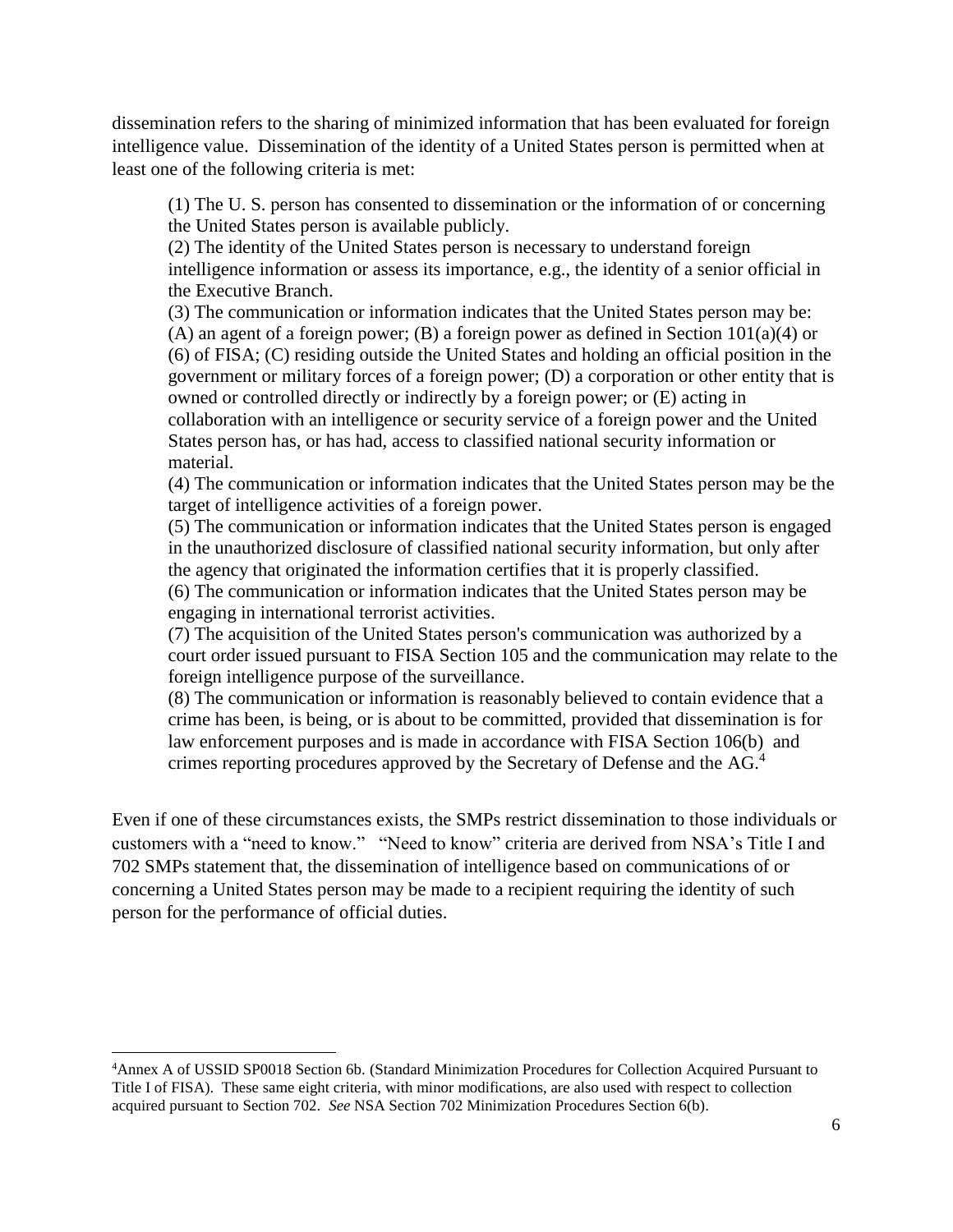### *Dissemination Practices and SIGINT Production under FISA*

NSA generates intelligence reports only when the information meets one or more specific intelligence requirements, regardless of whether the proposed report contains U.S. person information. NSA disseminates SIGINT to provide U.S. policymakers, military customers, and other authorized users of intelligence with timely, reliable foreign intelligence information. While dissemination derived from Title I or Section 702 of FISA can occur either in writing or verbally, the practice of NSA is to document such disseminations for auditing and oversight purposes. Each report must contain foreign intelligence or counterintelligence information that responds to stated customer requirements. A single serialized report may contain information obtained pursuant to more than one legal authority, but the dissemination rules associated with U.S. persons remain consistent across authorities.<sup>5</sup>

The subject matter of an intelligence report containing FISA-acquired U.S. person information drives the distribution (i.e., list of authorized recipients), the decisions about the extent to which U.S. person information pertaining to the subject matter may or should be shared, and the dissemination controls, handling instructions and caveats that will be applied to the report. Each report reminds the recipient that the information is for intelligence purposes only and may include additional directions related to who else within an agency or organization is or is not allowed to see or use the information.

As the sensitivity of the subject matter increases, NSA implements procedures to restrict distribution by organization, title, or name. Internal NSA policies outline the criteria and procedures to achieve this approach to SIGINT production. An NSA serialized report that is based on information acquired under FISA authorities includes caveats and handing instructions that explicitly tell authorized recipients what they can and cannot do with the information contained in the report. For Section 702, NSA tracks the total number of disseminated serialized reports derived from this authority that contain U.S. person identities. This metric is included in the ODNI's Annual Statistical Transparency Report.

"Masking" is a procedure contemplated by the applicable minimization procedures that provides additional privacy protection for FISA-acquired U.S. person information disseminated in intelligence reports. A reference to a U.S. person is "masked" when the specific identifying information about that person is not included. NSA policy allows, in certain circumstances, for U.S. person information to be unmasked and to be disclosed by name, title, and/or context. In general, when U.S. person information is referenced it is masked, often because only a subset of the authorized recipients have a "need to know" to perform their official duties. If the U.S. identity is masked to protect the privacy of the individual or entity, it will be referenced using a generic term, such as "a named U.S. company" or "a named U.S. person." NSA provides its analysts with comprehensive guidance on how to properly reference masked U.S. identities in SIGINT. This guidance emphasizes the need to avoid contextual identification, which occurs if

 $<sup>5</sup>$  The process and procedures described in this report relate specifically to Title I and Section 702 of FISA. Similar</sup> procedures exist for other authorities, but were not explicitly reviewed for this report.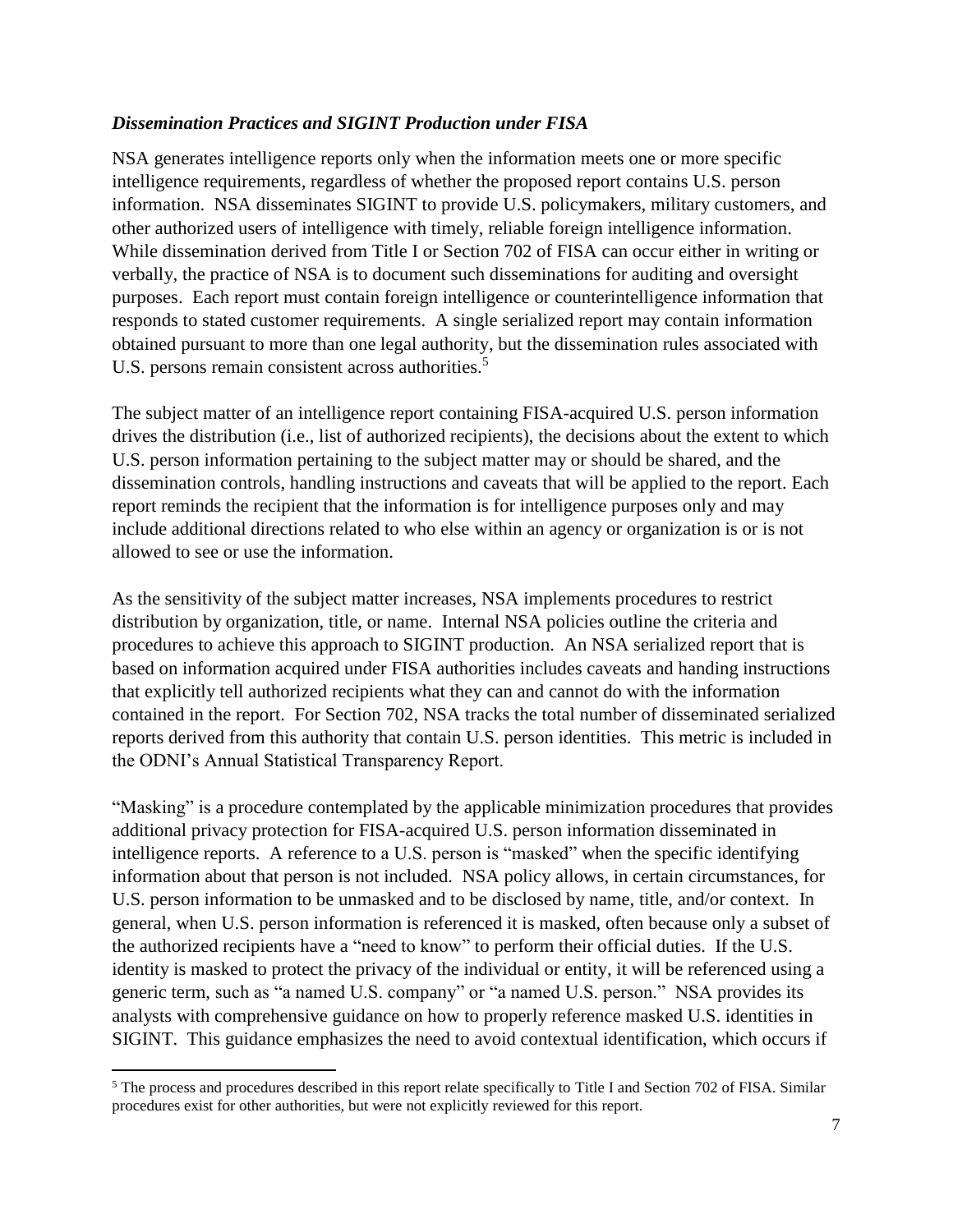the identity of a U.S. person is masked, but enough other pertinent details are included that the authorized recipient can identify the U.S. person from the context.

NSA also responds to customer initiated, post-publication "identity release" requests to approve the unmasking and dissemination of U.S. person identity information that was originally masked in a serialized report. Recipients can request that NSA provide the identity of a masked U.S. person referenced in a serialized SIGINT report if the recipient has a legitimate need to know the identity and has the appropriate security clearances, and if the dissemination would be consistent with NSA's minimization procedures (e.g., the identity is necessary to understand foreign intelligence or counter intelligence information or assess its importance.) Requesters must include a justification for access to U.S. person information.

Pursuant to NSA's internal policies, and subsequent delegations made by the Director NSA (DIRNSA), there are no more than 20 individuals serving in 12 positions across the Agency who possess the authority to approve unmasking requests. The circumstances under which each of these individuals may approve an unmasking request varies based on the U.S. person identity in question and the facts surrounding the request. NSA has developed technology to allow it to document each approved release of U.S. person information to ensure that the Agency maintains appropriate records and provides accountability to both internal and external oversight bodies.

In addition to post publication release, NSA analysts may proactively request approval for dissemination of the U.S. person identity by name, title, or context in a serialized report. For example, if a U.S. person is engaging in international terrorist activities, NSA may proactively name the individual in a disseminated intelligence report. Proactive release of unmasked U.S. person information is a strictly controlled activity, and decision authority at NSA is limited to a small number of individuals who undergo comprehensive training. Subject matter experts on the protection of U.S. persons coordinate on the requests as required. A decision to approve dissemination does not constitute targeting authority and does not permit any collection of a U.S. person's communications.

The dissemination of intelligence information that refers to members of the U.S. Congress or their staffs is restricted under what are known as the "Gates Procedures." The current version of the Gates Procedures, dated 19 January 2017, is contained in Annex A to Intelligence Community Directive No.112.<sup>6</sup>

# **IV. Training**

NSA analysts undergo both formal training and rigorous on-the-job training before being granted authority to disseminate SIGINT. NSA's National Cryptologic School (NCS) oversees a reporting curriculum that trains students to produce timely, accurate, SIGINT reports in a variety of dissemination formats in response to customer requirements and in accordance with NSA

<sup>6</sup> These are publicly available at [www.icontherecord.gov.](http://www.icontherecord.gov/)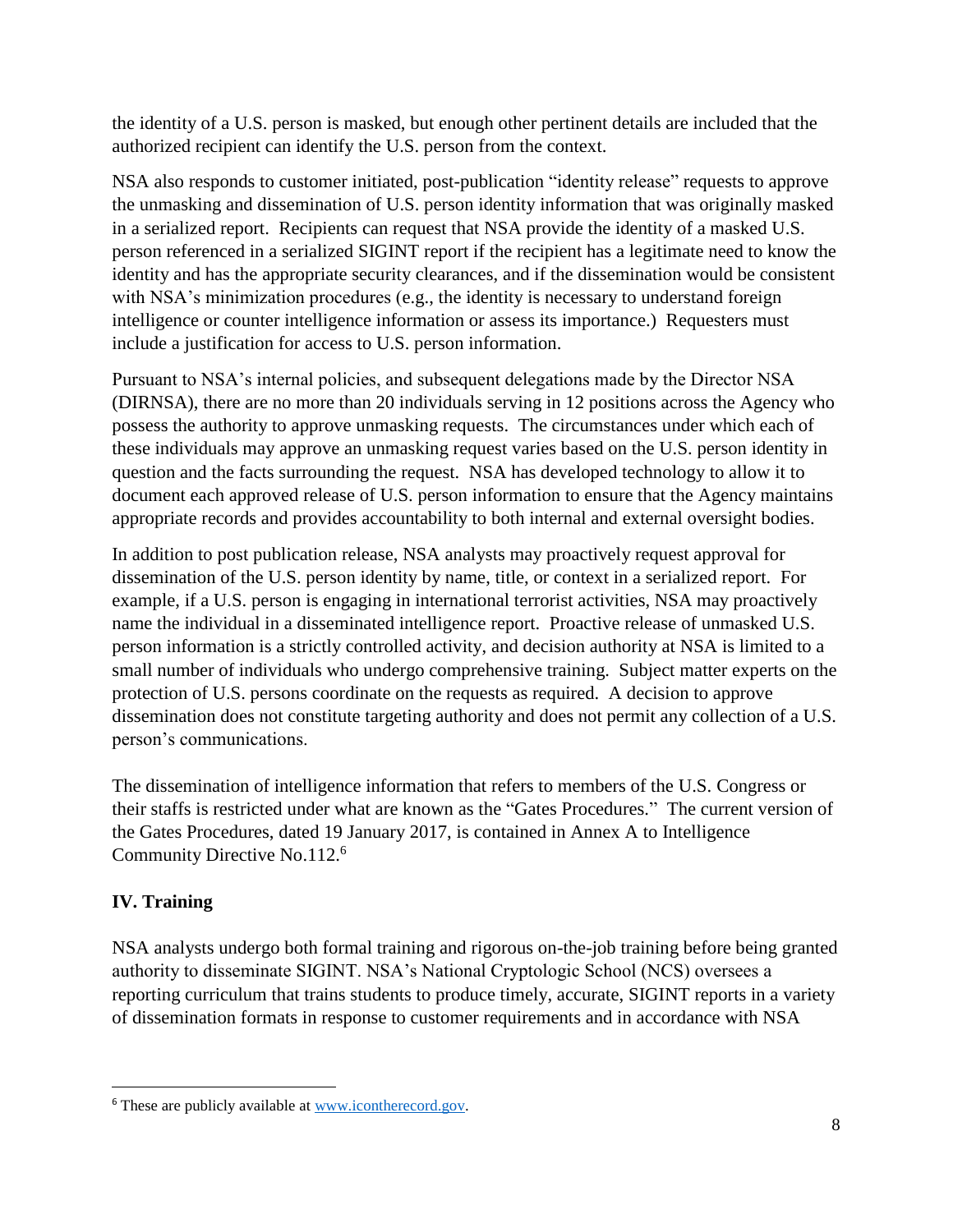policies. To have the authority to release a product, additional mandatory training is required. The reporting curriculum:

- ensures mastery of the approved mechanisms for SIGINT dissemination; and
- provides extensive guidance on reporting issues related to the dissemination of U.S. identities in accordance with minimization procedures and applicable laws and policies.

The NCS also has a robust compliance curriculum, and all NSA personnel are required to be familiar with and agree to uphold the laws, policies, procedures, and regulations that govern NSA mission activities and implement privacy protections for U.S. persons. Before gaining access to any unevaluated, unminimized ("raw") NSA SIGINT, an analyst must complete training tailored to the legal and policy guidelines that govern the handling and use of the data, based on the authority under which it was collected. These mandatory annual requirements include scenario-based training, required reading, and a final competency test. The analyst must pass the test in order to be granted or to maintain access to raw SIGINT. Furthermore, if a compliance incident involves a mistake or misunderstanding of relevant policies, corrective action is taken. For example, the analyst may be re-trained or the analyst's access to raw SIGINT may be revoked.

# **V. SIGINT Oversight and Compliance**

NSA has rigorous oversight and compliance programs, both internally and externally, to ensure that SIGINT activities comply with the laws, regulations, minimization procedures, and policies governing those activities in a manner that protects the privacy interests of U.S. persons. All SIGINT disseminations must satisfy the standards for effective oversight: accountability, defensibility, repeatability, and retrievability.

# *Internal Oversight:*

NSA has an enterprise-wide compliance program, led by NSA's Director of Compliance, a position required by law. As part of this structure, NSA has compliance elements throughout its various organizations. Intelligence Oversight Officers provide day-to-day oversight and compliance guidance for SIGINT activities, advising local management on problems, risks, and mitigation procedures. On an enterprise-wide level, NSA has established an Authorities Integration Group to ensure that mission authorities are managed effectively and with precision. The OGC, Office of the Inspector General (OIG), and CLPO also play critical roles in ensuring that NSA operates in accordance with the rules that govern SIGINT activities, as established in various statutes, executive orders, directives, and policies. For example, in 2014, CLPO issued a public report that examines the existing civil liberties and privacy protections built into the process by which NSA obtains, uses, shares, and retains communications of foreign intelligence value pursuant to Section 702 of the FISA.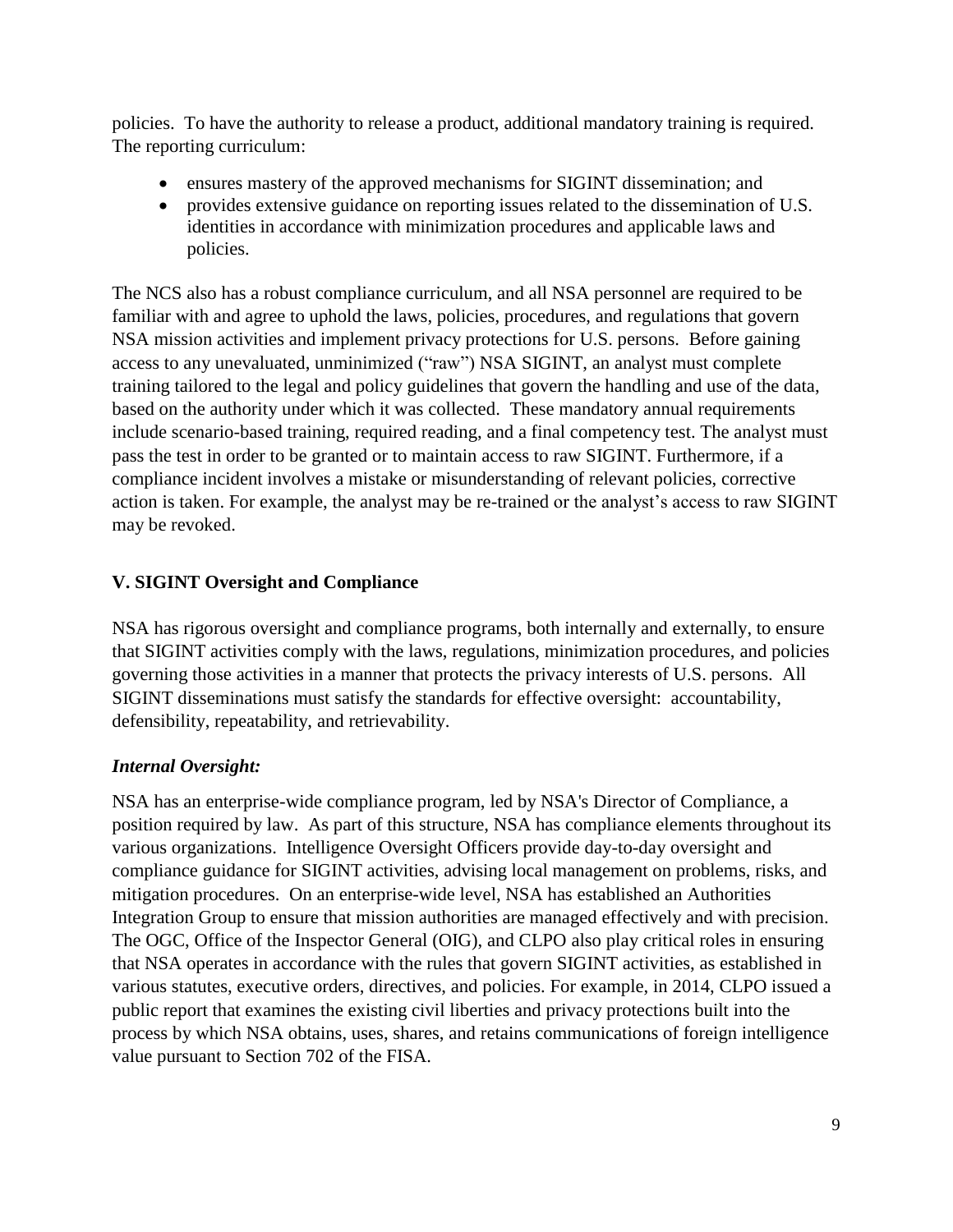Additionally, each individual NSA analyst has a responsibility to ensure that his or her individual professional activities are similarly compliant. Specifically, this responsibility includes recognizing and reporting any situations in which he or she may have violated applicable laws or procedures. NSA reports potential compliance incidents promptly to its external overseers and, when appropriate, provides supplemental reports when investigations have been completed. Reportable activity includes, for example, the mishandling of U.S. person information, access to raw SIGINT data without proper authority, and the improper dissemination/handling of SIGINT. When issues of non-compliance arise regarding the way in which NSA carries out FISCapproved collection, NSA takes corrective action and, in parallel, in accordance with the FISC rules of procedure and applicable law, reports such incidents to DOJ and as appropriate, ODNI for further reporting to the FISC and Congress, as appropriate.

## *External Oversight:*

NSA is highly regulated and subject to a spectrum of oversight from all branches of government as a matter of law, policy, and practice. For example, DOJ and ODNI representatives regularly conduct external oversight reviews of NSA's dissemination of information acquired pursuant to Section 702 of FISA. These reviews involve an examination of NSA's compliance with the dissemination provisions of its standard minimization procedures, including NSA's decisions to release U.S. person identities. DOJ and ODNI perform a granular review of disseminated reporting that includes U.S. person information. NSA receives feedback from the DOJ and ODNI team and incorporates this information into formal and informal training for analysts.

The FISC's Rules of Procedure require the government to inform the Court in cases where the government realizes that it has made any material misstatements or omissions to the Court. The government must also report to the FISC noncompliance with FISC orders or FISC-approved minimization procedures.

NSA provides transparency regarding its Section 702-related activities to external oversight bodies (Congress, DOJ, ODNI, DoD, the President's Intelligence Oversight Board and the FISC) through regular briefings, court filings, and incident reporting, and ODNI's Annual Statistical Transparency Report. Agencies that collect information under Section 702 report annually to the House and Senate intelligence and judiciary committees, as well as to the FISC, AG, and DNI, about the number of times U.S. person identities were disseminated, and the number of U.S. person identities subsequently unmasked. The FISA Amendments Act of 2008 also requires that the AG report semi-annually to the congressional intelligence and judiciary committees on numerous aspects of the 702 program, including incidents of non-compliance with applicable procedures, directives, and guidance.

In addition, the Privacy and Civil Liberties Oversight Board (PCLOB) conducted an extensive review of privacy concerns regarding the Section 702 program and issued a public report on its findings in 2014. The PCLOB made a number of recommendations to the government intended to enhance privacy safeguards associated with the program. All of those recommendations have been or are being implemented in full.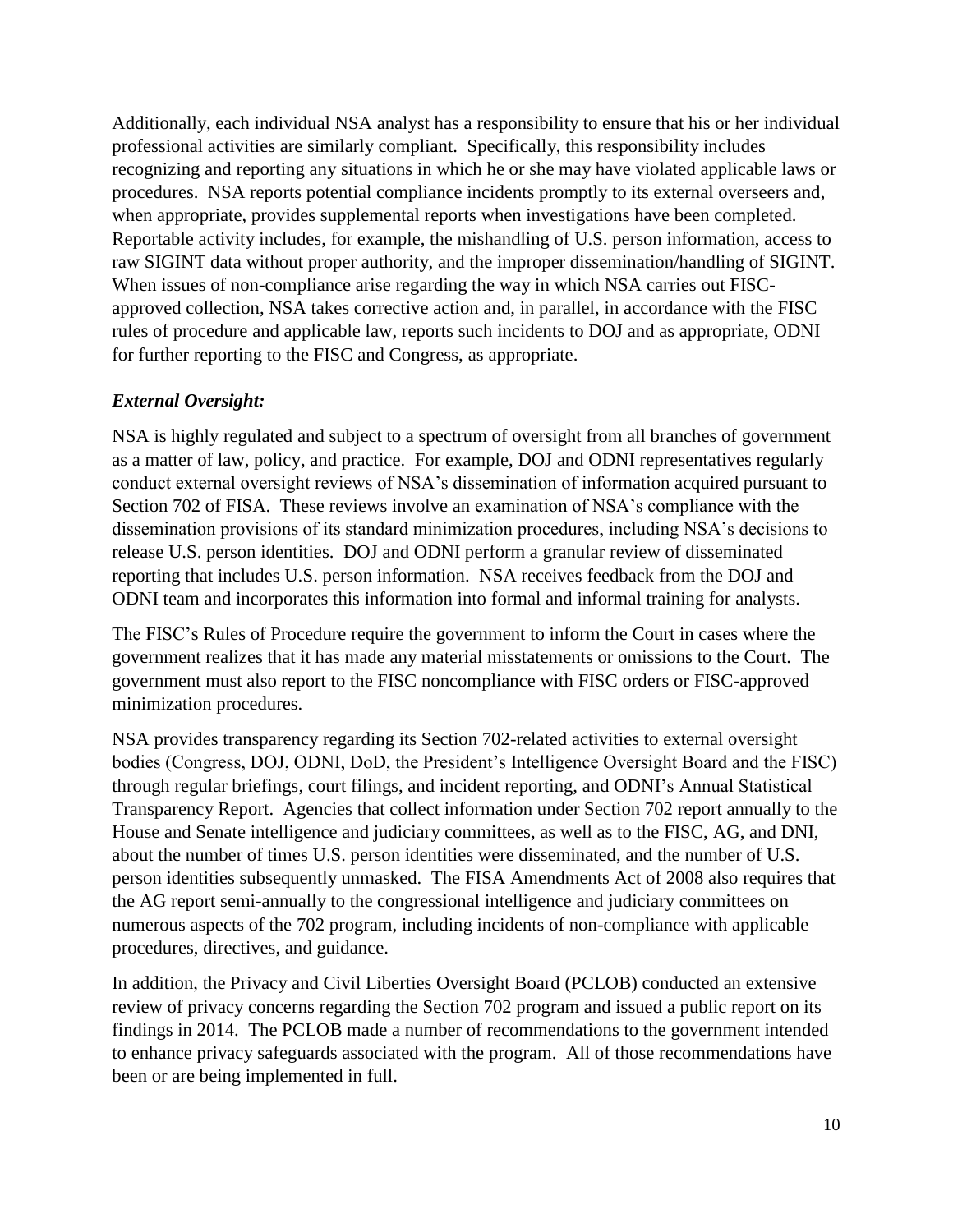## **VI. CLPO Review of Disseminated Reports**

As part of the CLPO review of one month of Title I and Section 702 FISA-related reports that had U.S. person information included, conducted to inform this report, CLPO found that:

- The disseminated reports were all in response to one or more specific identifiable foreign intelligence needs.
- U.S. person information in disseminated reports was proactively released because it met one of the eight criteria for dissemination.
- NSA masked U.S. person information appropriately in disseminated reports.
- Recipients requested masked USP identities to be unmasked in less than half of the intelligence reports.
- The various mechanisms for disseminating U.S. person identity information to include both proactive release and unmasking appeared reasonable.
- The criteria for dissemination in the proactive release were reasonable, particularly given the routine review of the approvals.
- The process for routine review of policies related to both proactive and post publication releases is important for ensuring both customer needs and U.S. person privacy are being addressed.
- There were no indications of intentional violation of NSA's procedures governing the handling and dissemination of U.S. person information.
- On occasion the basis for the unmasking approval was not compiled in a single repository, but upon further discussions with subject matter experts there was sufficient information to understand why a request was approved for unmasking.

# **VII. Summary of Findings**

NSA provides intelligence support in accordance with the NIPF that responds to both strategic and tactical requirements that are based on customer needs and the identification of information gaps. NSA serves a broad range of customers—from military commanders on the ground to executive-level policymakers—by tailoring the way it disseminates SIGINT products, so that many different types of intelligence consumers can benefit from uniquely valuable insights while fully protecting U.S. person privacy. This tailoring may occur through limiting the number of individuals and/or agencies that receive a particular product and/or by masking U.S. person identities and only providing those U.S. identities upon request.

The Fair Information Practice Principles<sup>7</sup> are a broadly recognized set of principles that can be used for assessing privacy risks and identifying mitigation strategies. While not all of principles are directly applicable in the national security context, CLPO used the relevant principles as a guidepost for understanding whether NSA's practices and procedures adequately protect U.S.

<sup>&</sup>lt;sup>7</sup> The FIPPS are a broadly recognized set of principles for assessing privacy impacts. For example, they have been incorporated into Executive Order 13636, Improving Critical Infrastructure Cybersecurity and the National Strategy for Trusted Identities in Cyberspace. These principles are rooted in the U.S. Department of Health, Education and Welfare's seminal 1973 report, "Records, Computers, and the rights of Citizens." The FIPPs have been implemented in the Privacy Act of 1974, with certain exemptions, including ones that apply to certain national security and law enforcement activities.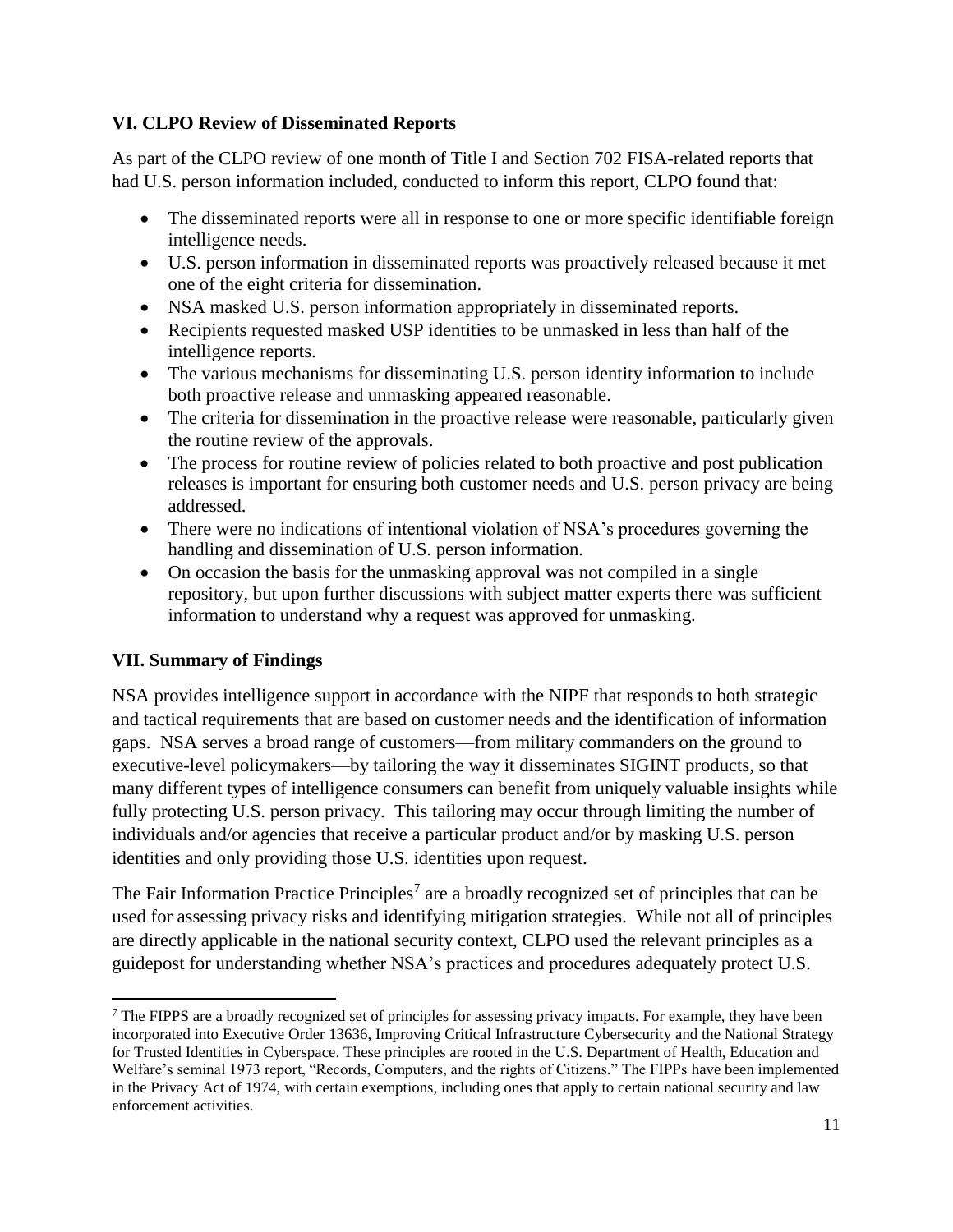person's privacy and civil liberties. CLPO considered the following principles: Transparency, Use Limitation, Data Minimization, Security, Quality and Integrity, Accountability and Auditing. Purpose specification, which relates to the purposes for which information were initially collected, and Individual Participation, which relates to involving the individual in the initial collection, were not considered directly relevant.

The Transparency principle states that organizations should be transparent and notify individuals regarding collection, use, dissemination, and maintenance of personally identifiable information (PII), or information about people. CLPO determined that there is appropriate transparency regarding the privacy protections surrounding the dissemination of U.S. person information, as the minimization procedures for Title I and Section 702 have been released almost entirely unredacted. In addition, CLPO has provided a 2014 report on Section 702, as has the PCLOB. In the interest of additional transparency, CLPO issued this report at the unclassified level.

The principle of Data Minimization states that organizations should only collect PII that is directly relevant and necessary to accomplish the specified purpose. The steps taken from the outset of the SIGINT production process to determine what U.S. person information can and should be disseminated directly demonstrate how this principle is met, as do NSA's procedures and documentation requirements for the proactive and post-publication release of U.S. identities in disseminated SIGINT.

The principle of Use Limitation provides that organizations should use PII solely for the purposes specified in the notice. In other words, the sharing of PII should be for a purpose compatible with the purpose for which it was collected. NSA's SIGINT production process directly reflects this principle. Analysts consider what information is directly relevant to the NIPF priorities and provide only information that is necessary and relevant to understand the foreign intelligence. The use of special handling and FISA notifications on every disseminated report offers an additional form of notice to users outside NSA that additional considerations must be taken before further using or disseminating the information.

The principle of Data Quality and Integrity provides that organizations should, to the extent practicable, ensure that PII is accurate, relevant, timely and complete. As SIGINT is prepared for dissemination, analysts review pertinent information, which is reviewed through a quality control process to ensure a final product that is accurate, relevant, timely and complete. SIGINT products also include information about the validity and reliability of sources, allowing customers to better assess the nature of the reporting.

The principle of Security states that organizations should protect PII (in all media) through appropriate security safeguards against risks such as loss, unauthorized access or use, destruction, modification, or unintended or inappropriate disclosure. NSA has technical systems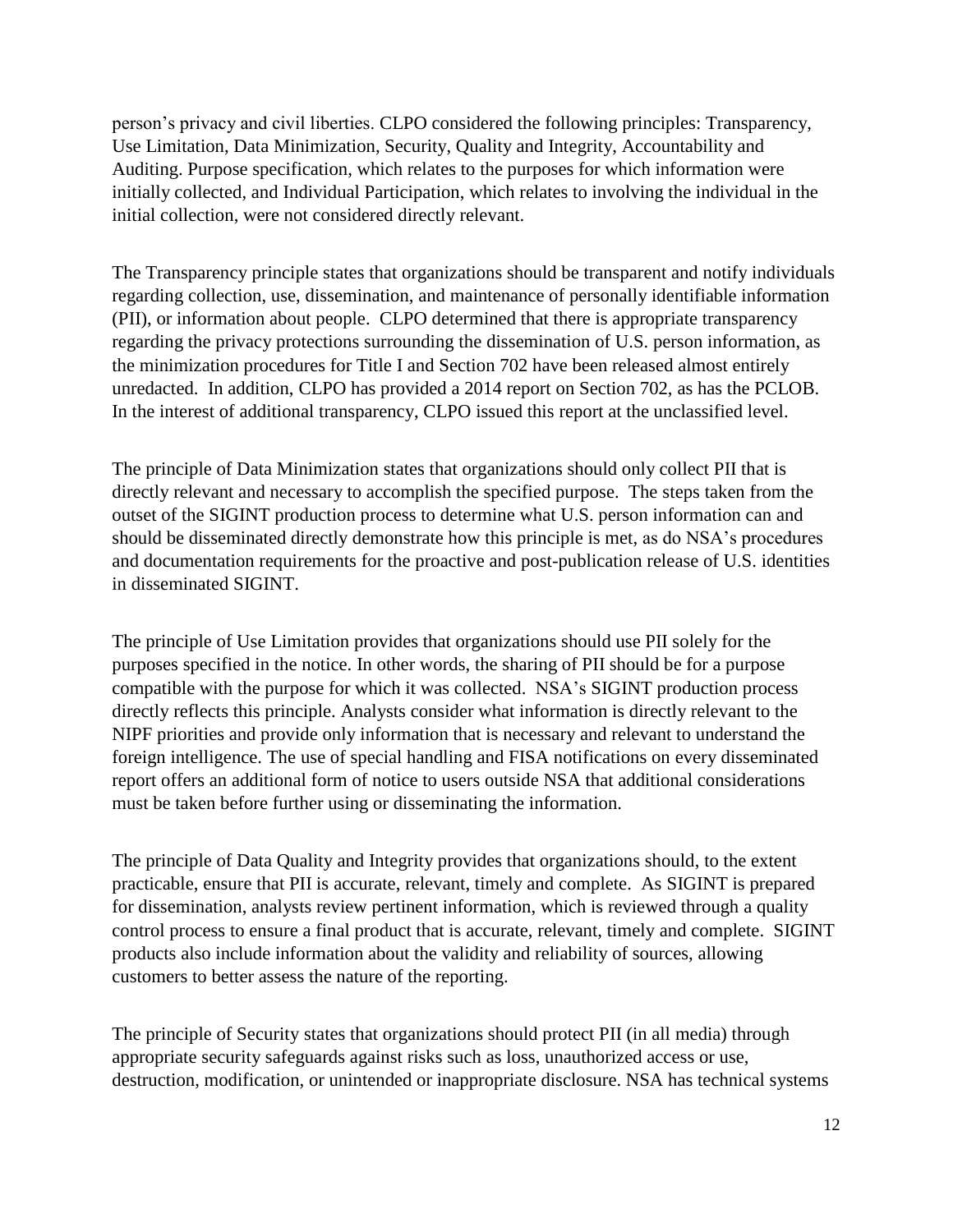in place for the issuance of disseminated reports allowing it to know who has received a report and who has requested unmasking of an identity in a report.

The principle of Accountability and Auditing states that organization should be accountable for complying with these principles, providing training to all employees and contractors who use personally identifiable information, auditing the actual use of personally identifiable information to demonstrate compliance with these principles and all applicable privacy protections. NSA has an extensive internal compliance and external oversight function for FISA including a tracking system for disseminations related to U.S. person information.

# **VIII. Conclusion**

CLPO finds that NSA has developed a sophisticated approach to protecting U.S. person privacy in the dissemination of SIGINT collected pursuant to Title I or Section 702 of FISA. The process of masking and unmasking is successfully allowing NSA to disseminate necessary and relevant foreign intelligence to a broad set of customers without negatively impacting U.S. person privacy. The criteria for dissemination in the proactive release were reasonable, particularly given the routine review. The reviews should be continued to ensure the policies remain accurate and effective.

Consistent with other findings, this review found no incidents of intentional non-compliance and found that the NSA's practices and procedures adequately protect U.S. person's privacy and civil liberties.

NSA's SIGINT reports include appropriate handling guidance and caveats to ensure that recipients fully understand restrictions that apply to the use of the information and further dissemination. As is the case for intelligence information disseminated by other elements of the Intelligence Community, CLPO notes that it is the responsibility of the recipients of NSA's SIGINT reporting to ensure compliance with any and all applicable handling caveats and other guidance, to include security classification controls and use restrictions.